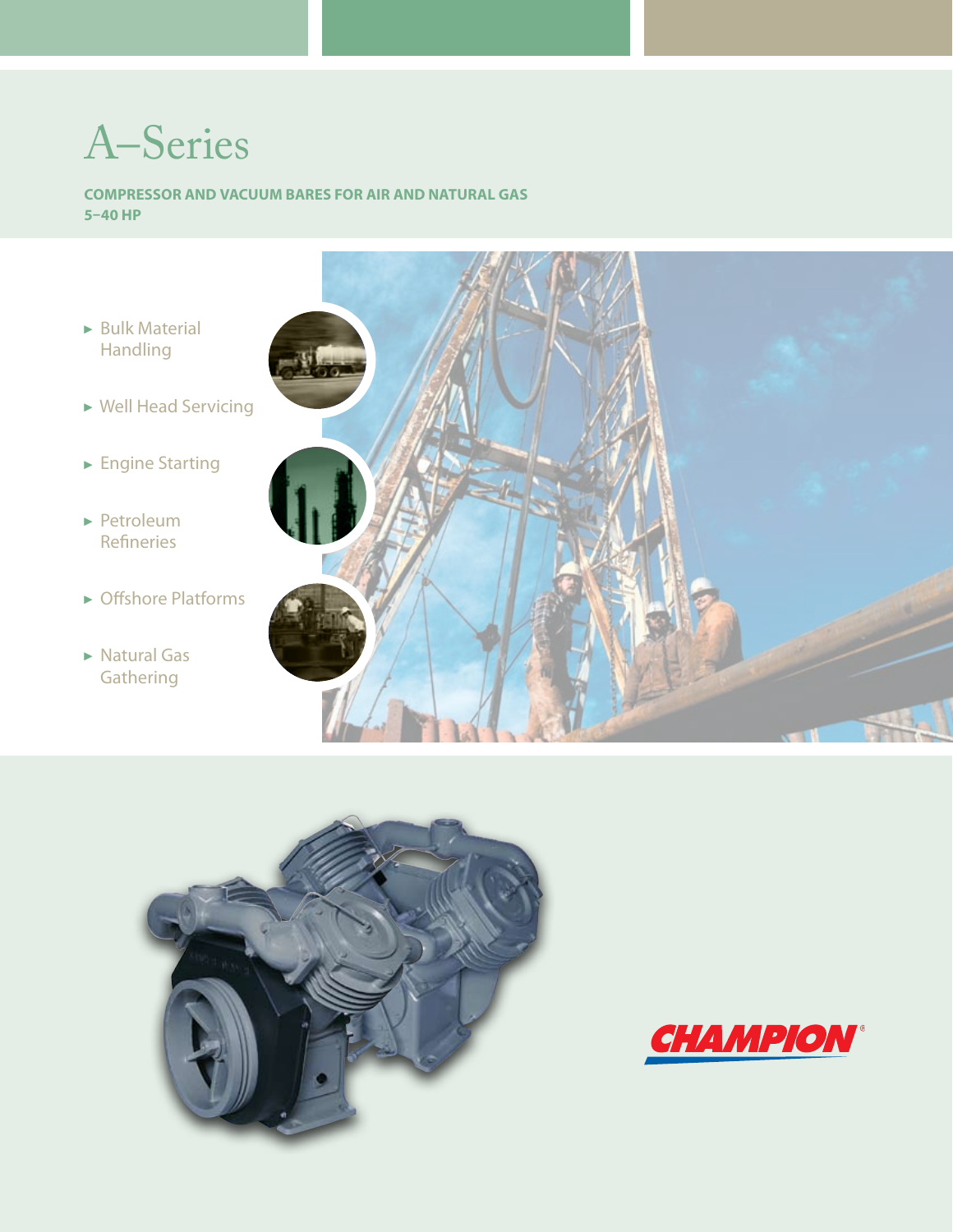The A-Series reputation has been built on quality, reliability and accessibility to all components.

The Champion APL and APO are single stage, two cylinder, pressure lubricated compressors equipped with a twogroove, 17 inch sheave for belt driven applications. The APL and APO have an integrated cooling fan built into the cast iron sheave for maximum cooling.

The Champion ATLE6-CH is a single stage, two cylinder, pressure lubricated compressor that is equipped with an SAE#3 bell housing flange for direct engine mounting and remote site operation.

Wherever there's a demand for a low pressure engine driven compressor, the ATLE6-CH is the compressor for the job. Because it is direct coupled to the engine, there is no need to worry about belts slipping or wearing out. When connected to the engine, all rotating components are totally enclosed and protected from the environment.

The AVLEK is a single stage vacuum pump, AVLAN is a single stage booster and the AVLAV is a two-stage compressor. All A-Series compressors are designed to provide optimum performance in a wide variety of operations.

The ANP is ideal for natural gas gathering applications and is available in both single- and two-stage models.

### Lubrication

- $\blacktriangleright$  Superior lubrication is accomplished through a gear driven oil pump powered by the crankshaft.
- Pressurized system ensures complete lubrication to the crankshaft, connecting rods, bearings and piston pins.
- $\blacktriangleright$  Full flow, spin-on oil filter ensures impurities are removed before the lubricant contacts any internal components.
- $\triangleright$  Oil pressure gauge is conveniently mounted to display the oil pressure.

#### Valves

- $\triangleright$  Concentric ring design incorporates both the inlet and outlet valves in one assembly.
- ▶ Designed to give 100% exposure to the air flow for maximum efficiency (i.e. more CFM per HP).
- $\blacktriangleright$  Discs and springs are made of AISI 420 stainless steel to give dependable corrosion-free and fatiguefree service life.

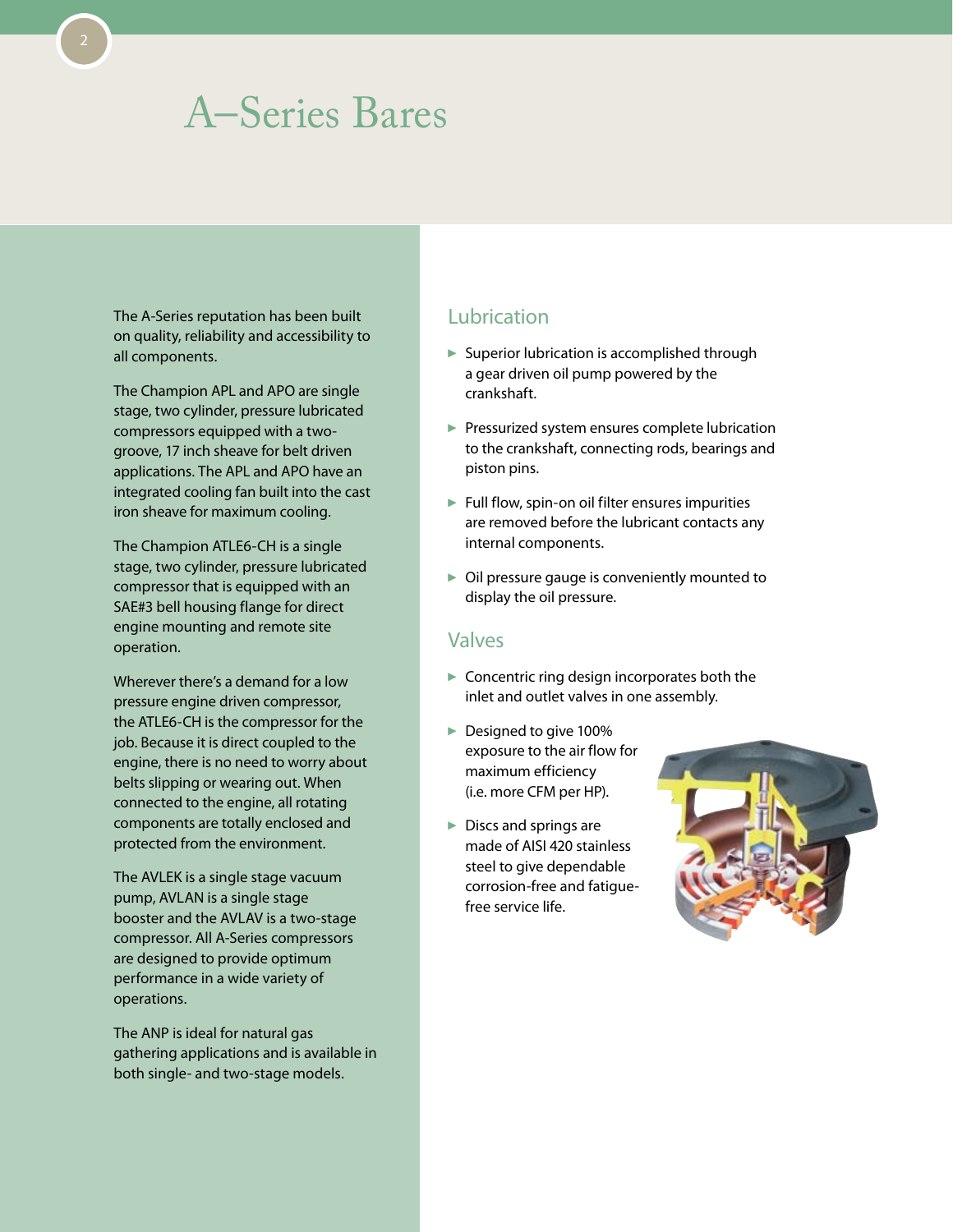## Standard Features

- **1.** ASME **pressure relief valve** protects the intercooler and first stage from over pressure.
- **2. Suction unloading valves** (where applicable) provide loadless starting and stopping as well as quick response to capacity demands.
- **3.** Removable **hand-hole plate** allows easy access to the internal running gear.
- **4.** Tri-Metal **insert bearings** are two-piece for quick and easy replacement.
- **5.** Counterbalanced **crankshaft** assures smooth operation.
- **6.** Replaceable **piston pin bearings** are very economical when replacement becomes necessary.
- **7.** Generously sized **intercooler** provides maximum cooling for the most efficient operation and low power consumption. (AVLAVCAA-CH only)
- **8.** Deep-finned **cylinders** and heads quickly dissipate the heat of compression.
- **9.** Crankshaft ends are supported by large **tapered roller bearings** for smooth operation and long life.
- **10. Oil pressure gauge** assures the operator of lubrication system integrity.
- **11.** The **cylinders and crankcase** are built of industrial strength cast iron materials.

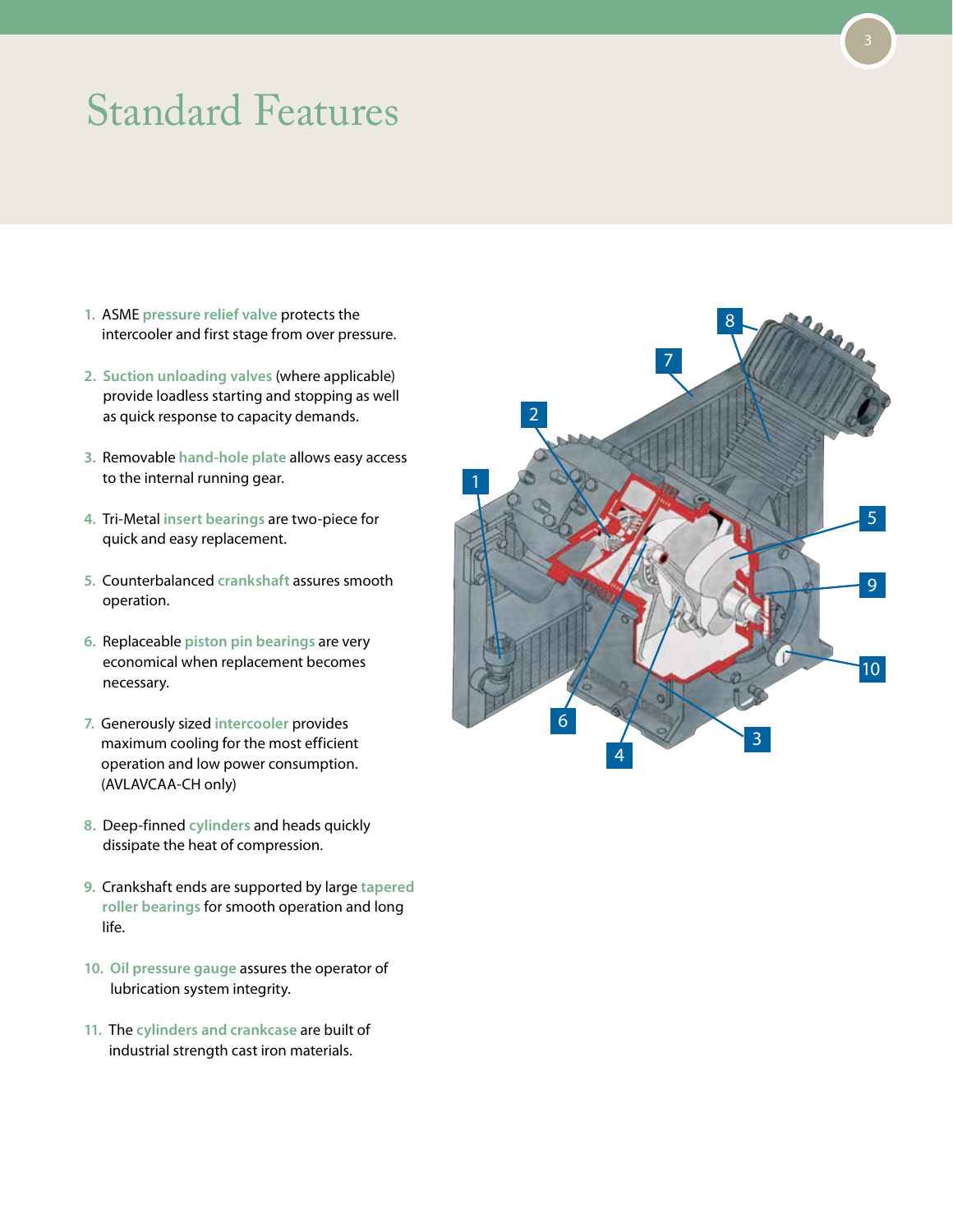Compressor designs optimized for premium service in the following applications:

- Bulk Material Handling
- Engine Starting
- Well Head Servicing
- Petroleum Refinieries
- Industrial Spraying

28" HG-60 PSIG (0.95–4.1 Bar G) Continuous Operation 5–30 HP (3.7–22.4 kW)

**APLGAA-CH, APLGBA-CH, APLHAA-CH, APLHBA-CH** 

#### Single Stage Compressor

#### **APOGAA-CH, APOGBA-CH, APOHAA-CH, APOHBA-CH**

Single Stage Compressor

#### **Dimensions**

| <b>Bore</b><br><b>Model</b><br><b>Diameter</b> |             |     |           |                          |     |     |  |  |  | <b>Stroke</b> | <b>Suction &amp;</b><br><b>Discharge</b><br><b>Pipe Size NPT</b> | <b>Dimensions</b><br>$L \times W \times H$ |  | Weight |
|------------------------------------------------|-------------|-----|-----------|--------------------------|-----|-----|--|--|--|---------------|------------------------------------------------------------------|--------------------------------------------|--|--------|
| in                                             | 7.875/7.875 | 3   |           | $41 \times 29 \times 30$ | lbs | 750 |  |  |  |               |                                                                  |                                            |  |        |
| mm                                             | 200         | 76  | <b>NA</b> | 1041 x 737 x 762         | ka  | 340 |  |  |  |               |                                                                  |                                            |  |        |
| in.                                            | 7.875/7.875 | 4.5 | 3         | $41 \times 29 \times 30$ | Ibs | 750 |  |  |  |               |                                                                  |                                            |  |        |
| mm                                             | 200         | 114 | <b>NA</b> | 1041 x 737 x 762         | ka  | 340 |  |  |  |               |                                                                  |                                            |  |        |
|                                                |             |     |           |                          |     |     |  |  |  |               |                                                                  |                                            |  |        |

#### **Compressor Specifications**

|              | <b>Speed</b>   |      | <b>Pressure</b> |     | <b>Capacity</b>       |
|--------------|----------------|------|-----------------|-----|-----------------------|
| <b>Model</b> | hp/kw          | psig | barg            | cfm | $\overline{m}^3/m$ in |
|              |                | 20   | 1.4             | 113 | 3.2                   |
|              |                | 30   | 2.1             | 105 | 3.0                   |
| <b>APL</b>   | 855<br>15/11.2 | 40   | 2.8             | 98  | 2.8                   |
|              |                | 50   | 3.4             | 90  | 2.5                   |
|              |                | 60   | 4.1             | 83  | 3.1                   |
|              |                | 20   | 1.4             | 145 | 4.1                   |
|              |                | 30   | 2.1             | 134 | 3.8                   |
| <b>APO</b>   | 698<br>20/14.9 | 40   | 2.8             | 125 | 3.5                   |
|              |                | 50   | 3.4             | 117 | 3.3                   |
|              |                | 60   | 4.1             | 110 | 3.1                   |
|              |                | 20   | 1.4             | 181 | 5.1                   |
|              |                | 30   | 2.1             | 169 | 4.8                   |
| <b>APO</b>   | 885<br>25/18.6 | 40   | 2.8             | 158 | 4.5                   |
|              |                | 50   | 3.4             | 148 | 4.2                   |
|              |                | 60   | 4.1             | 138 | 3.9                   |
|              |                | 20   | 1.4             | 218 | 6.1                   |
|              | 1072           | 30   | 2.1             | 205 | 5.8                   |
| <b>APO</b>   | 30/22.4        | 40   | 2.8             | 192 | 5.4                   |
|              |                | 50   | 3.4             | 180 | 5.1                   |
|              |                | 60   | 4.1             | 168 | 4.8                   |

#### **Vacuum Specifications**

|              | <b>Speed</b> | <b>Capacity</b> |            |    | Vac. - HG |
|--------------|--------------|-----------------|------------|----|-----------|
| <b>Model</b> | hp/kw        | cfm             | $m^3/m$ in | in | mm        |
|              |              | 120             | 3.4        | 5  | 127       |
|              |              | 114             | 3.2        | 10 | 254       |
| <b>APL</b>   | 780          | 105             | 3.0        | 15 | 381       |
|              | 5/3.7        | 92              | 2.6        | 20 | 508       |
|              |              | 60              | 1.7        | 25 | 635       |
|              |              | <b>NA</b>       | <b>NA</b>  | 28 | 711       |
|              |              | 167             | 4.7        | 5  | 127       |
|              |              | 164             | 4.6        | 10 | 254       |
| <b>APO</b>   | 739          | 157             | 4.4        | 15 | 381       |
|              | 7.5/5.6      | 145             | 4.1        | 20 | 508       |
|              |              | 99              | 2.8        | 25 | 635       |
|              |              | <b>NA</b>       | <b>NA</b>  | 28 | 711       |
|              |              | 198             | 5.6        | 5  | 127       |
|              |              | 193             | 5.5        | 10 | 254       |
| <b>APO</b>   | 937          | 185             | 5.2        | 15 | 381       |
|              | 10/7.5       | 169             | 4.8        | 20 | 508       |
|              |              | 117             | 3.5        | 25 | 635       |
|              |              | <b>NA</b>       | <b>NA</b>  | 28 | 711       |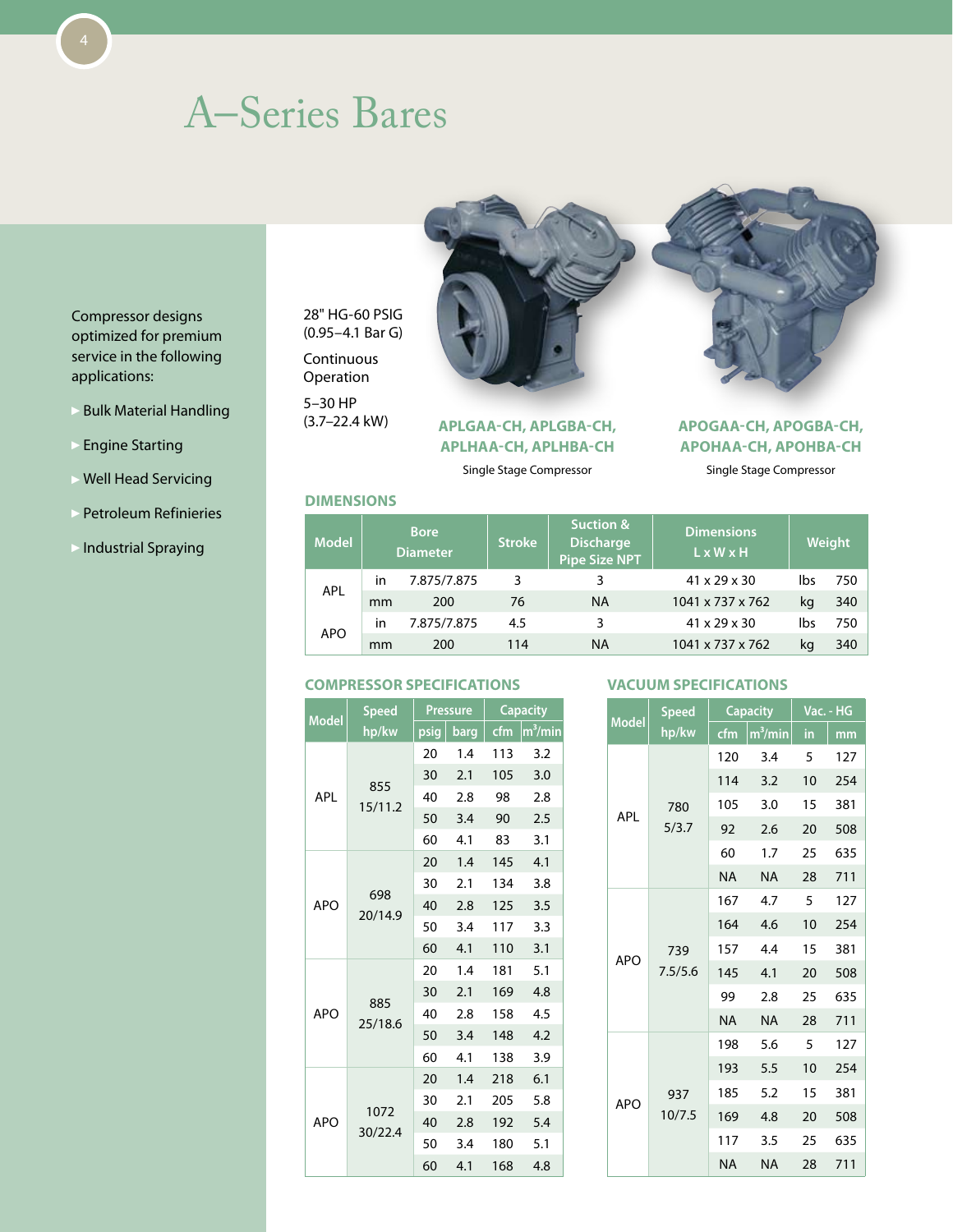

#### **ATLE6-CH** Single Stage Compressor

- **Pressure Lubricated**
- Single-Stage, 2 Cylinders
- ▶ SAE #3 Bell Housing
- **Low Pressure Bare**
- Factory Fill with ChampLub 500

#### **ATLE6-CH Dimensions**

| Model |             | <b>Bore</b><br><b>Diameter</b> | Stroke | Suction & Discharge<br>Pipe Size NPT | <b>Dimensions</b><br>$L \times W \times H$ | Weight  |
|-------|-------------|--------------------------------|--------|--------------------------------------|--------------------------------------------|---------|
|       | 7.875<br>in |                                |        |                                      | $41 \times 29 \times 30$                   | lbs 750 |
| ATLE6 | mm          | 200                            | 76     | ΝA                                   | 1041 x 737 x 762                           | kg 340  |

#### **ATLE6-CH Specifications**

|              |                        |                     |                     |                     |                            |      |                       |         | $@ 30$ psig – 2.07 bars |     |                                     |    |                 |
|--------------|------------------------|---------------------|---------------------|---------------------|----------------------------|------|-----------------------|---------|-------------------------|-----|-------------------------------------|----|-----------------|
| Speed<br>rpm | Piston<br>Displacement |                     | <b>Oil Capacity</b> |                     | <b>Maximum</b><br>Pressure |      | Discharge<br>Air Temp |         | Duty                    |     | <b>Flow</b>                         |    | <b>BHP</b>      |
|              | cfm                    | m <sup>3</sup> /min | quarts              | liters <sup>1</sup> | <i>psia</i>                | barg | $^{\circ}$ F          | $\circ$ | Cycle                   |     | cfm $\lfloor m^3/m$ in $\rfloor$ hp |    | kw.             |
| 1550         | 262                    | 7.8                 | q                   | 8.5                 | 30                         | 2.07 | 400                   | 204     | intermittent            | 180 | 5.1                                 | 29 | 22 <sub>1</sub> |







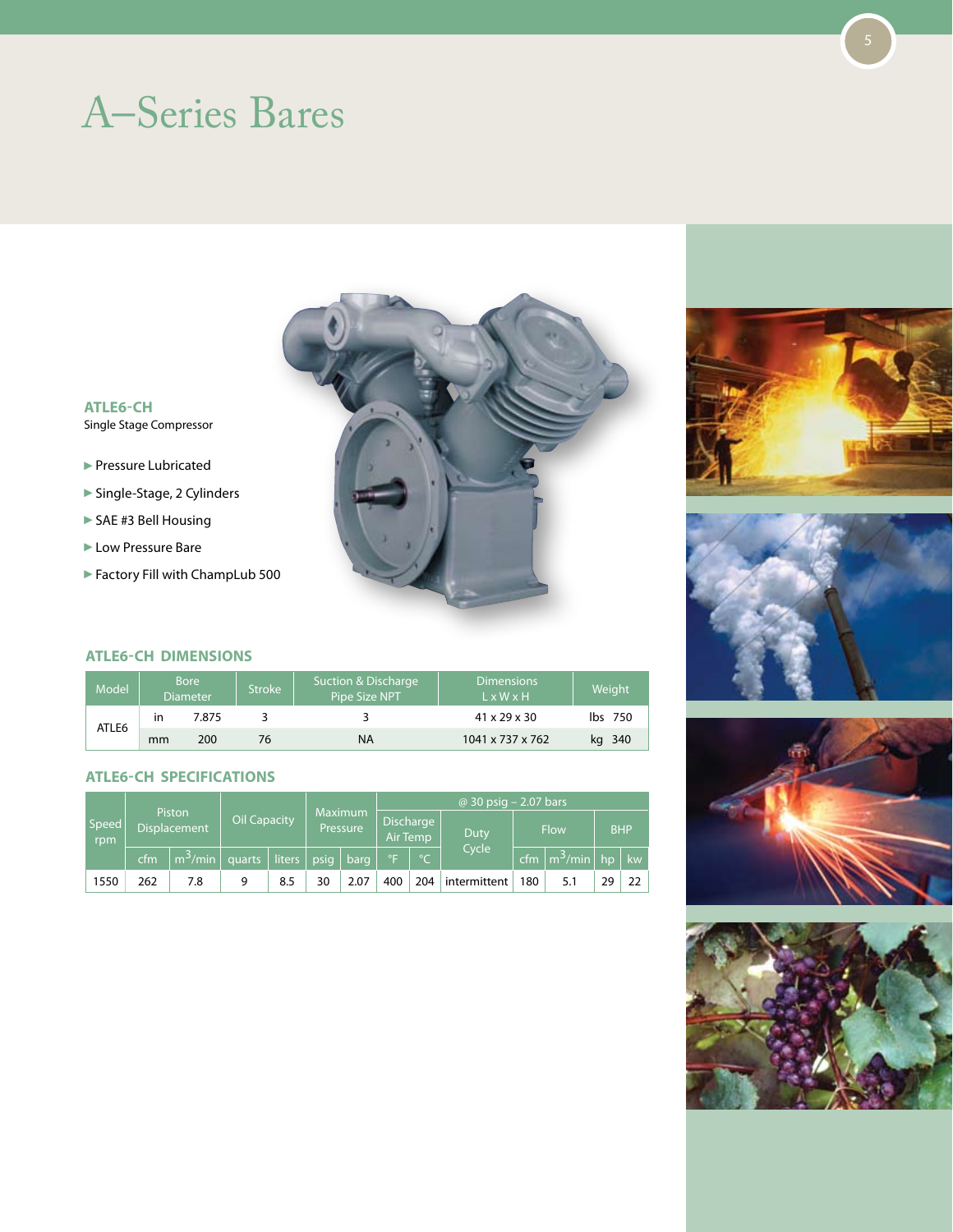

**AVLEKCAA-CH** Single Stage Vacuum Pump



**AVLANCAA-CH** Single Stage Booster



**AVLAVCAA-CH** Two Stage Compressor

#### 25" HG-350 PSIG (6.9–17.24 Bar G) Continuous Operation 7.5-40 HP (5.6–30 kW)

#### **Dimensions**

| Model       | <b>Bore</b><br><b>Diameter</b> |           | <b>Stroke</b> | Suction &<br><b>Discharge</b><br>Pipe Size NPT | <b>Discharge</b> | <b>Dimensions</b><br>$L \times W \times H$ |     | Weight |
|-------------|--------------------------------|-----------|---------------|------------------------------------------------|------------------|--------------------------------------------|-----|--------|
|             | in                             | 8.00/4.25 | 4.50          | 3                                              | 2                | 40 x 27 x 33                               | lbs | 680    |
| AVLAVCAA-CH | mm                             | 203/108   | 114           | <b>NA</b>                                      | <b>NA</b>        | 1016 x 686 x 838                           | kg  | 308    |
| AVLANCAA-CH | in                             | 4.25/4.25 | 4.50          | 2                                              | 2                | 38 x 27 x 33                               | lbs | 600    |
|             | mm                             | 108       | 114           | <b>NA</b>                                      | <b>NA</b>        | 965 x 686 x 838                            | kg  | 272    |
| AVLEKCAA-CH | in                             | 7.50/7.50 | 4.50          | 3                                              | 3                | 38 x 27 x 33                               | lbs | 600    |
|             | mm                             | 191       | 114           | <b>NA</b>                                      | <b>NA</b>        | 965 x 686 x 838                            | kg  | 272    |

#### **Compressor Specifications**

| <b>HP</b> |                                                                                                                                 |      | Pressure |                            | Capacity            |  |  |  |  |
|-----------|---------------------------------------------------------------------------------------------------------------------------------|------|----------|----------------------------|---------------------|--|--|--|--|
| kW        | Speed                                                                                                                           | psig | bars     | $\overline{\mathsf{c}}$ fm | m <sup>3</sup> /min |  |  |  |  |
|           | AVLAVCAA-CH                                                                                                                     |      |          |                            |                     |  |  |  |  |
|           | 968                                                                                                                             | 100  | 6.90     | 101                        | 2.86                |  |  |  |  |
| 25        | 922                                                                                                                             | 125  | 8.62     | 96.5                       | 2.73                |  |  |  |  |
| 19        | 830                                                                                                                             | 175  | 12.07    | 85                         | 2.41                |  |  |  |  |
|           | 784                                                                                                                             | 250  | 17.24    | 78                         | 2.21                |  |  |  |  |
|           | 1106                                                                                                                            | 100  | 6.90     | 116                        | 3.29                |  |  |  |  |
| 30        | 1014                                                                                                                            | 125  | 8.62     | 105                        | 2.97                |  |  |  |  |
| 22        | 968                                                                                                                             | 175  | 12.07    | 99                         | 2.80                |  |  |  |  |
|           | 876                                                                                                                             | 250  | 17.24    | 87                         | 2.46                |  |  |  |  |
|           | AVI ANCAA-CH                                                                                                                    |      |          |                            |                     |  |  |  |  |
| 40<br>30  | Suction Pressures: 1-140 psig<br>Discharge Pressure: up to 350 psig<br>Consult factory for sizing and technical<br>information. |      |          |                            |                     |  |  |  |  |

#### **Vacuum Specifications**

| <b>HP</b>                 |       |     | Capacity             | Vac. - HG |     |  |
|---------------------------|-------|-----|----------------------|-----------|-----|--|
| kW                        | Speed | cfm | $m^3/\overline{min}$ | in.       | mm  |  |
| AVI FKCAA-CH              |       |     |                      |           |     |  |
|                           | 870   | 169 | 4.79                 | 5         | 127 |  |
|                           | 870   | 160 | 4.53                 | 10        | 254 |  |
| $7.5 - 10$<br>$5.6 - 7.5$ | 870   | 146 | 4.13                 | 15        | 381 |  |
|                           | 870   | 122 | 3.46                 | 20        | 508 |  |
|                           | 870   | 62  | 1.75                 | 25        | 635 |  |

- Single-Stage Vacuum and Booster Bare
- Two-Stage Air Compressor Bare
- Pressure Lubricated
- Factory Fill with ChampLub 500
- Cast Iron Construction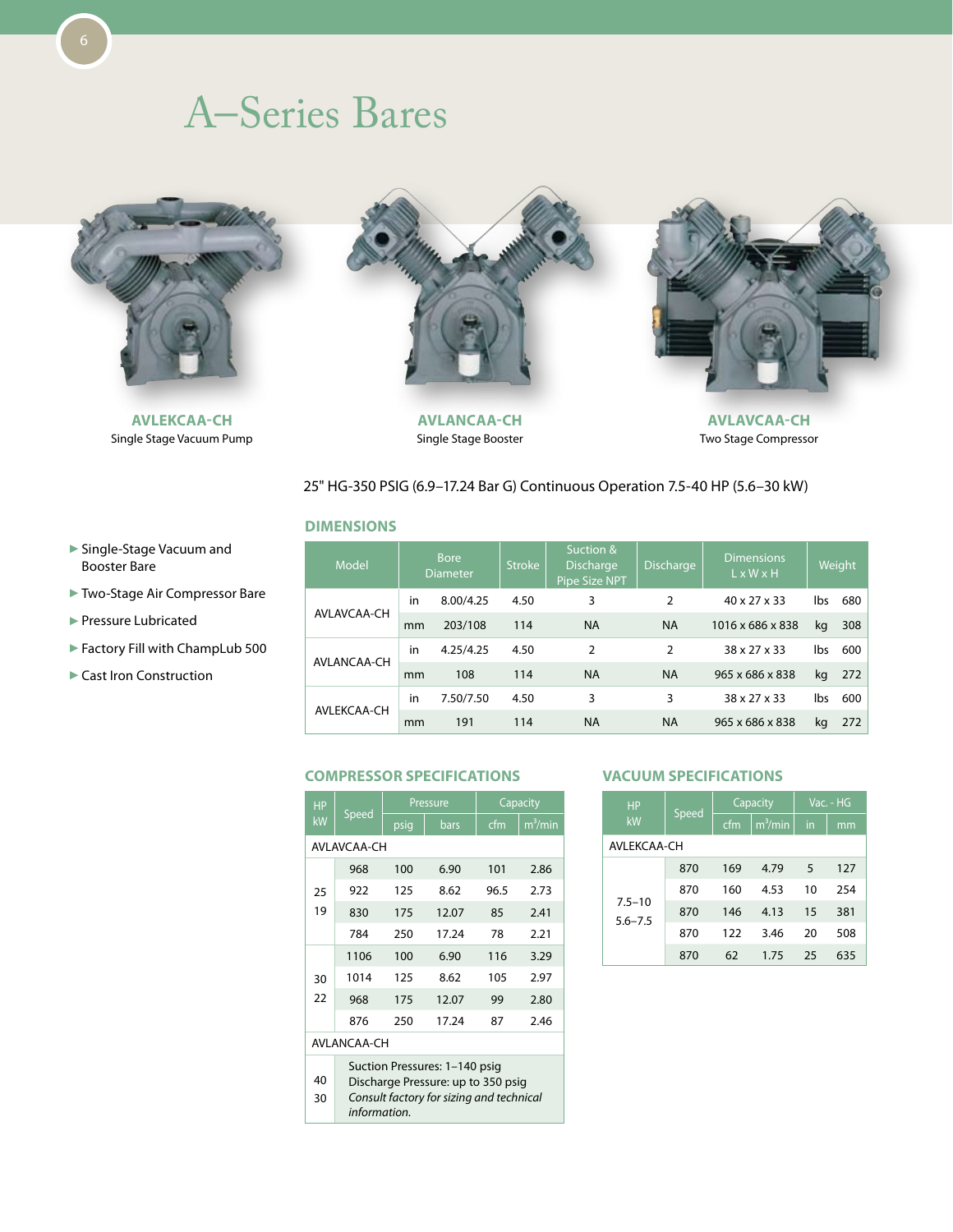### A–Series Natural Gas Bares



**ANPEAA-CH ANPHAA-CH**

#### **ANPEAA-CH, ANPHAA-CH**

#### **Ideal for use in natural gas gathering applications**

- Concentric Ring Type Valves
- AISI 420 Stainless Steel Discs and Springs
- Drive Sheave with Turbo Fins
- Viton O-Rings
- Threaded Crankcase Vent Connection
- Counter Balanced Crankshaft
- ▶ Cast Iron Construction
- Factory Fill with ChampLub 500



7

#### **Compressor Specifications**

| <b>Description</b>     | <b>ANPHAA-CH</b>                                   | <b>ANPEAA-CH</b>                                 |
|------------------------|----------------------------------------------------|--------------------------------------------------|
| Compressor HP Range    | 40 Max                                             | 40 Max                                           |
| Rotation (drive end)   | Clockwise                                          | Clockwise                                        |
| Valves                 | Plain                                              | Plain                                            |
| Bore & Stroke (inches) | $7\frac{7}{8}$ & $7\frac{7}{8}$ x 41/ <sub>2</sub> | $4\frac{1}{4}$ & $4\frac{1}{4}$ x $4\frac{1}{2}$ |
| Speed Range (RPM)      | 550-1000                                           | 550-1000                                         |
| Number Cylinders       | $\overline{2}$                                     | 2                                                |
| Weight (pounds)        | 750                                                | 600                                              |
| Dimensions (inches)    | W 28.78<br>$L$ 40.3<br>H <sub>29.9</sub>           | L 33.9 W 24.34 H 26.8                            |
| Maximum Pressure       | 60 PSIG                                            | <b>250 PSIG</b>                                  |